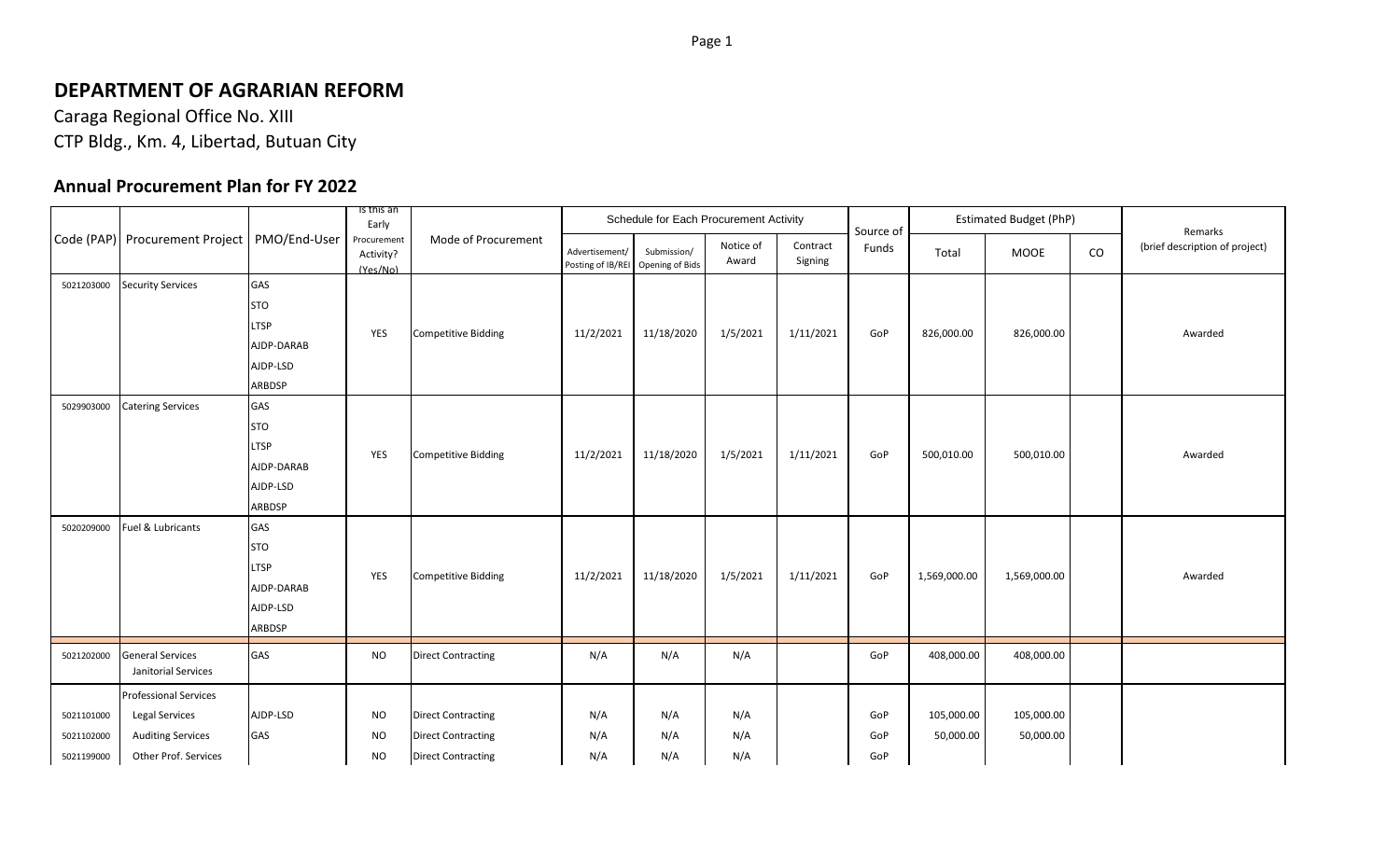|--|--|

|                          |                                                                  |             | Is this an<br>Early                                         |                           |                                                     | Schedule for Each Procurement Activity |                    |                     | Source of | <b>Estimated Budget (PhP)</b> |              | Remarks<br>(brief description of project) |                 |
|--------------------------|------------------------------------------------------------------|-------------|-------------------------------------------------------------|---------------------------|-----------------------------------------------------|----------------------------------------|--------------------|---------------------|-----------|-------------------------------|--------------|-------------------------------------------|-----------------|
|                          | Code (PAP) Procurement Project   PMO/End-User                    |             | Mode of Procurement<br>Procurement<br>Activity?<br>(Yes/No) |                           | Advertisement/<br>Posting of IB/REI Opening of Bids | Submission/                            | Notice of<br>Award | Contract<br>Signing | Funds     | Total                         | MOOE         |                                           | $\mathsf{co}\,$ |
|                          |                                                                  | GAS         |                                                             |                           |                                                     |                                        |                    |                     |           | 3,060,000.00                  | 3,060,000.00 |                                           |                 |
|                          |                                                                  | <b>STO</b>  |                                                             |                           |                                                     |                                        |                    |                     |           | 288,000.00                    | 288,000.00   |                                           |                 |
|                          |                                                                  | <b>LTSP</b> |                                                             |                           |                                                     |                                        |                    |                     |           | 276,000.00                    | 276,000.00   |                                           |                 |
|                          |                                                                  | AJDP-DARAB  |                                                             |                           |                                                     |                                        |                    |                     |           | 144,000.00                    | 144,000.00   |                                           |                 |
|                          |                                                                  | AJDP-LSD    |                                                             |                           |                                                     |                                        |                    |                     |           | 1,080,000.00                  | 1,080,000.00 |                                           |                 |
|                          |                                                                  | ARBDSP      |                                                             |                           |                                                     |                                        |                    |                     |           | 300,000.00                    | 300,000.00   |                                           |                 |
|                          | Utilities                                                        | GAS         | <b>NO</b>                                                   | <b>Direct Contracting</b> | N/A                                                 | N/A                                    | N/A                |                     | GoP       |                               |              |                                           |                 |
| 5020401000               | Water                                                            |             |                                                             |                           |                                                     |                                        |                    |                     |           | 70,000.00                     | 70,000.00    |                                           |                 |
| 5020402000               | Electricity                                                      |             |                                                             |                           |                                                     |                                        |                    |                     |           | 1,467,000.00                  | 1,467,000.00 |                                           |                 |
| 5020201000               | Common-Use Supplies &<br>Equipment not Available at<br><b>PS</b> |             | <b>NO</b>                                                   | Shopping                  | N/A                                                 | N/A                                    | N/A                |                     | GoP       |                               |              |                                           |                 |
|                          |                                                                  | GAS         |                                                             |                           |                                                     |                                        |                    |                     |           | 465,000.00                    | 465,000.00   |                                           |                 |
|                          |                                                                  | <b>STO</b>  |                                                             |                           |                                                     |                                        |                    |                     |           | 215,490.00                    | 215,490.00   |                                           |                 |
|                          |                                                                  | LTSP        |                                                             |                           |                                                     |                                        |                    |                     |           | 30,000.00                     | 30,000.00    |                                           |                 |
|                          |                                                                  | AJDP-DARAB  |                                                             |                           |                                                     |                                        |                    |                     |           | 50,000.00                     | 50,000.00    |                                           |                 |
|                          |                                                                  | AJDP-LSD    |                                                             |                           |                                                     |                                        |                    |                     |           | 84,000.00                     | 84,000.00    |                                           |                 |
|                          |                                                                  | ARBDSP      |                                                             |                           |                                                     |                                        |                    |                     |           | 74,000.00                     | 74,000.00    |                                           |                 |
| 50203010-01              | <b>ICT Supplies</b>                                              |             | <b>NO</b>                                                   | Shopping                  | N/A                                                 | N/A                                    | N/A                |                     | GoP       |                               |              |                                           |                 |
|                          |                                                                  | GAS         |                                                             |                           |                                                     |                                        |                    |                     |           | 520,000.00                    | 520,000.00   |                                           |                 |
|                          |                                                                  | <b>STO</b>  |                                                             |                           |                                                     |                                        |                    |                     |           | 97,800.00                     | 97,800.00    |                                           |                 |
|                          |                                                                  | <b>LTSP</b> |                                                             |                           |                                                     |                                        |                    |                     |           | 40,000.00                     | 40,000.00    |                                           |                 |
|                          |                                                                  | AJDP-LSD    |                                                             |                           |                                                     |                                        |                    |                     |           | 216,000.00                    | 216,000.00   |                                           |                 |
|                          |                                                                  | AJDP-DARAB  |                                                             |                           |                                                     |                                        |                    |                     |           | 114,000.00                    | 114,000.00   |                                           |                 |
|                          |                                                                  | ARBDSP      |                                                             |                           |                                                     |                                        |                    |                     |           | 84,000.00                     | 84,000.00    |                                           |                 |
| 5020201000<br>5020399000 | Common-Use Supplies (PS-                                         |             | <b>NO</b>                                                   | NP 53.5 Agency to Agency  | N/A                                                 | N/A                                    | N/A                |                     | GoP       |                               |              |                                           |                 |
|                          | DBM)                                                             | GAS         |                                                             |                           |                                                     |                                        |                    |                     |           | 364,601.00                    | 364,601.00   |                                           |                 |
|                          |                                                                  | <b>STO</b>  |                                                             |                           |                                                     |                                        |                    |                     |           | 81,022.00                     | 81,022.00    |                                           |                 |
|                          |                                                                  | <b>LTSP</b> |                                                             |                           |                                                     |                                        |                    |                     |           | 48,610.00                     | 48,610.00    |                                           |                 |
|                          |                                                                  | AJDP-LSD    |                                                             |                           |                                                     |                                        |                    |                     |           | 48,618.92                     | 48,618.92    |                                           |                 |
|                          |                                                                  | AJDP-DARAB  |                                                             |                           |                                                     |                                        |                    |                     |           | 202,556.00                    | 202,556.00   |                                           |                 |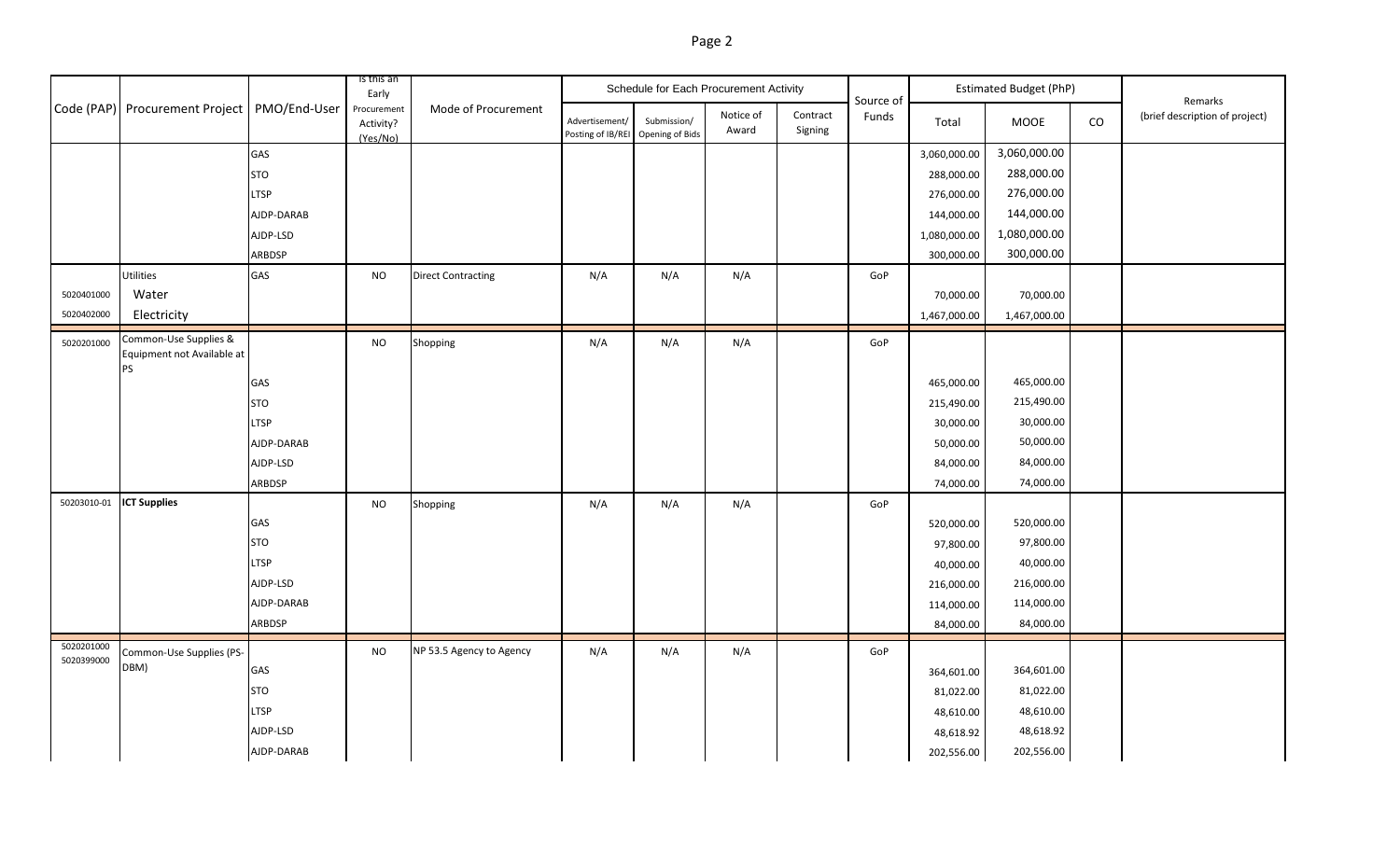| н |  |
|---|--|
|---|--|

|                          |                                               |             | Is this an<br>Early                  |                                    |                                     | Schedule for Each Procurement Activity |                    |                     | Source of |            | <b>Estimated Budget (PhP)</b> |    | Remarks                        |
|--------------------------|-----------------------------------------------|-------------|--------------------------------------|------------------------------------|-------------------------------------|----------------------------------------|--------------------|---------------------|-----------|------------|-------------------------------|----|--------------------------------|
|                          | Code (PAP) Procurement Project   PMO/End-User |             | Procurement<br>Activity?<br>(Yes/No) | Mode of Procurement                | Advertisement/<br>Posting of IB/REI | Submission/<br>Opening of Bids         | Notice of<br>Award | Contract<br>Signing | Funds     | Total      | MOOE                          | CO | (brief description of project) |
|                          |                                               | ARBDSP      |                                      |                                    |                                     |                                        |                    |                     |           | 64,818.00  | 64,818.00                     |    |                                |
| 5020201000<br>5020399000 | Other Supplies & Materials                    |             | <b>NO</b>                            | NP 53.5 Agency to Agency           | N/A                                 | N/A                                    | N/A                |                     | GoP       |            |                               |    |                                |
|                          |                                               | GAS         |                                      |                                    |                                     |                                        |                    |                     |           | 550,000.00 | 550,000.00                    |    |                                |
|                          |                                               | <b>STO</b>  |                                      |                                    |                                     |                                        |                    |                     |           | 35,000.00  | 35,000.00                     |    |                                |
|                          |                                               | LTSP        |                                      |                                    |                                     |                                        |                    |                     |           | 2,000.00   | 2,000.00                      |    |                                |
|                          |                                               | AJDP-DARAB  |                                      |                                    |                                     |                                        |                    |                     |           | 5,000.00   | 5,000.00                      |    |                                |
| 5020302000               | <b>Accountable Forms</b>                      | GASS        | <b>NO</b>                            | NP 53.5 Agency to Agency           | N/A                                 | N/A                                    | N/A                |                     | GoP       | 11,000.00  | 11,000.00                     |    |                                |
| 5020501000               | Postage Stamps                                | GASS        | <b>NO</b>                            | NP 53.5 Agency to Agency           | N/A                                 | N/A                                    | N/A                |                     | GoP       | 105,000.00 | 105,000.00                    |    |                                |
|                          | Taxes, Insurance and Other GASS<br>Fees       |             | <b>NO</b>                            | NP 53.5 Agency to Agency           | N/A                                 | N/A                                    | N/A                |                     | GoP       |            |                               |    |                                |
| 5021502000               | <b>Fidelity Bond</b>                          |             |                                      |                                    |                                     |                                        |                    |                     |           | 70,000.00  | 70,000.00                     |    |                                |
| 5021503000               | Insurance - PPE (GSIS)                        |             |                                      |                                    |                                     |                                        |                    |                     |           | 60,000.00  | 60,000.00                     |    |                                |
|                          |                                               |             |                                      |                                    |                                     |                                        |                    |                     |           |            |                               |    |                                |
| 5021503000               | Insurance - Vehicle                           |             |                                      |                                    |                                     |                                        |                    |                     |           | 15,000.00  | 15,000.00                     |    |                                |
|                          | Registration - Vehicle                        |             |                                      |                                    |                                     |                                        |                    |                     |           | 15,000.00  | 15,000.00                     |    |                                |
| 50203210-02              | Semi-Expendable Office                        |             | NO.                                  | NP-53.9 Small Value                | N/A                                 | N/A                                    | N/A                | N/A                 | GoP       |            |                               |    |                                |
|                          | Equipment                                     |             |                                      | Procurement                        |                                     |                                        |                    |                     |           |            |                               |    |                                |
|                          | Machinery Equipment                           | GAS         |                                      |                                    |                                     |                                        |                    |                     |           | 20,000.00  | 20,000.00                     |    |                                |
|                          | Office Equipment                              | GAS         |                                      |                                    |                                     |                                        |                    |                     |           | 45,000.00  | 45,000.00                     |    |                                |
|                          |                                               | <b>STO</b>  |                                      |                                    |                                     |                                        |                    |                     |           | 15,000.00  | 15,000.00                     |    |                                |
|                          |                                               | <b>LTSP</b> |                                      |                                    |                                     |                                        |                    |                     |           | 6,000.00   | 6,000.00                      |    |                                |
|                          |                                               | AJD-DARAB   |                                      |                                    |                                     |                                        |                    |                     |           | 25,000.00  | 25,000.00                     |    |                                |
| 50203210-03              | Semi-Expendable ICT                           |             | NO                                   | NP-53.9 Small Value<br>Procurement | N/A                                 | N/A                                    | N/A                | N/A                 | GoP       |            |                               |    |                                |
|                          | Equipment                                     | GAS         |                                      |                                    |                                     |                                        |                    |                     |           | 259,000.00 | 259,000.00                    |    |                                |
|                          |                                               | <b>STO</b>  |                                      |                                    |                                     |                                        |                    |                     |           | 58,000.00  | 58,000.00                     |    |                                |
|                          |                                               | AJDP-DARAB  |                                      |                                    |                                     |                                        |                    |                     |           | 50,000.00  | 50,000.00                     |    |                                |
| 50203220-01              | Semi-Expendable<br>Furnitures & Fixtures      | GAS         | <b>NO</b>                            | NP-53.9 Small Value<br>Procurement | N/A                                 | N/A                                    | N/A                | N/A                 | GoP       | 150,000.00 | 150,000.00                    |    |                                |
|                          |                                               | <b>STO</b>  |                                      |                                    |                                     |                                        |                    |                     |           | 20,000.00  | 20,000.00                     |    |                                |
|                          |                                               |             |                                      |                                    |                                     |                                        |                    |                     |           | 10,000.00  | 10,000.00                     |    |                                |
|                          | Communication                                 |             | <b>NO</b>                            | NP-53.9 Small Value<br>Procurement | N/A                                 | N/A                                    | N/A                | N/A                 | GoP       |            |                               |    |                                |
| 5020502001               | Mobile Expenses                               | GAS         |                                      |                                    |                                     |                                        |                    |                     |           | 276,000.00 | 276,000.00                    |    |                                |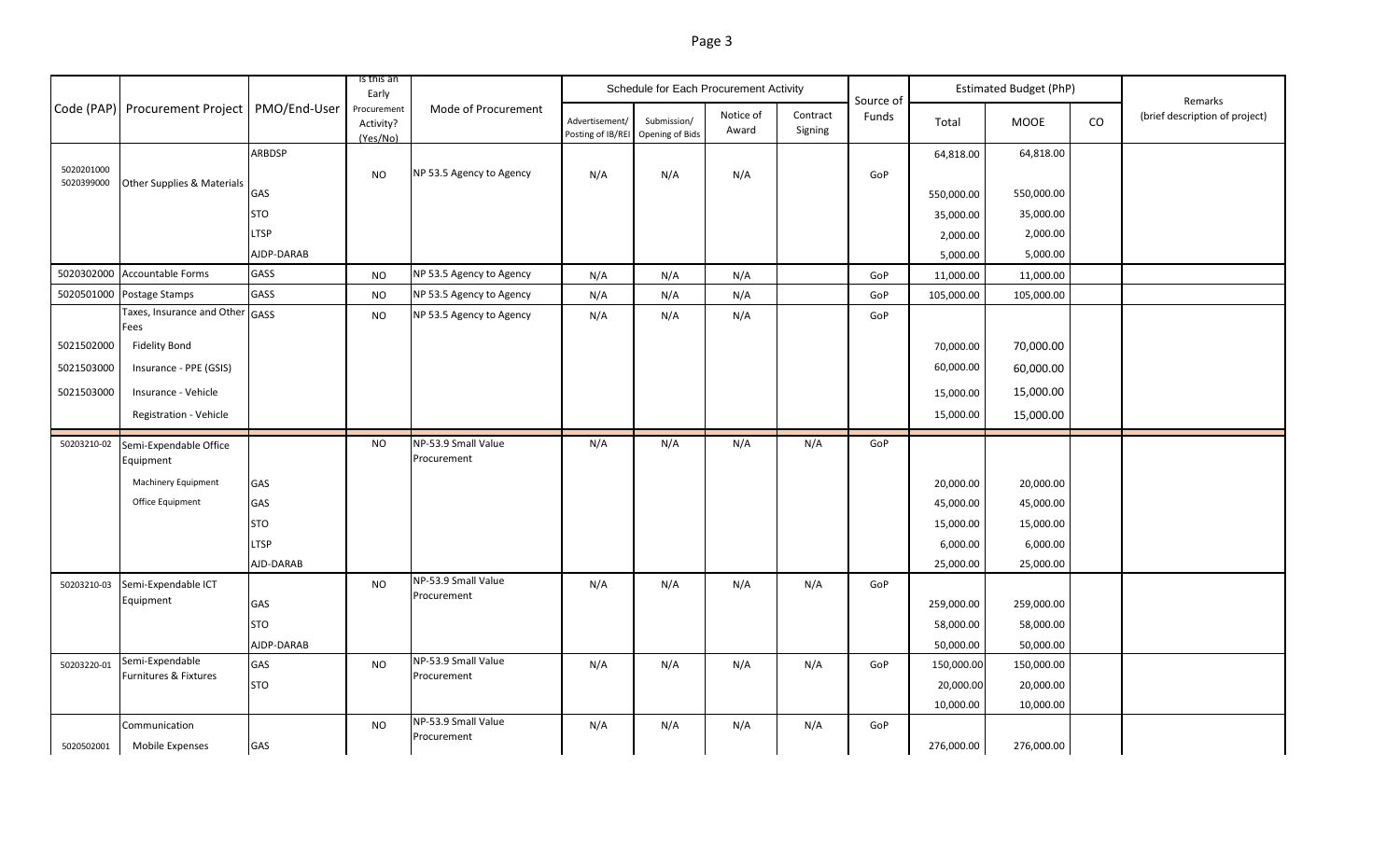## Page 4

|             |                                               |               | Is this an<br>Early                  |                                 |                                     | Schedule for Each Procurement Activity |                    |                     |                    |            | <b>Estimated Budget (PhP)</b> |    |                                           |
|-------------|-----------------------------------------------|---------------|--------------------------------------|---------------------------------|-------------------------------------|----------------------------------------|--------------------|---------------------|--------------------|------------|-------------------------------|----|-------------------------------------------|
|             | Code (PAP) Procurement Project   PMO/End-User |               | Procurement<br>Activity?<br>(Yes/No) | Mode of Procurement             | Advertisement/<br>Posting of IB/REI | Submission/<br>Opening of Bids         | Notice of<br>Award | Contract<br>Signing | Source of<br>Funds | Total      | MOOE                          | CO | Remarks<br>(brief description of project) |
|             |                                               | <b>STO</b>    |                                      |                                 |                                     |                                        |                    |                     |                    | 60,000.00  | 60,000.00                     |    |                                           |
|             |                                               | <b>LTSP</b>   |                                      |                                 |                                     |                                        |                    |                     |                    | 60,000.00  | 60,000.00                     |    |                                           |
|             |                                               | <b>DARAB</b>  |                                      |                                 |                                     |                                        |                    |                     |                    | 60,000.00  | 60,000.00                     |    |                                           |
|             |                                               | <b>LSD</b>    |                                      |                                 |                                     |                                        |                    |                     |                    | 60,000.00  | 60,000.00                     |    |                                           |
| 5020503000  | Internet Subs.                                | GAS           |                                      |                                 |                                     |                                        |                    |                     |                    | 400,000.00 | 400,000.00                    |    |                                           |
|             |                                               | STO           |                                      |                                 |                                     |                                        |                    |                     |                    | 32,000.00  | 32,000.00                     |    |                                           |
| 5020502002  | Landline Subs.                                | GAS           |                                      |                                 |                                     |                                        |                    |                     |                    | 120,000.00 | 120,000.00                    |    |                                           |
| 5020504000  | Cable Subs.                                   | GAS           |                                      |                                 |                                     |                                        |                    |                     |                    | 10,000.00  | 10,000.00                     |    |                                           |
| 5020504000  | Awards & Rewards                              | <b>GAS</b>    |                                      |                                 |                                     |                                        |                    |                     |                    | 30,000.00  | 30,000.00                     |    |                                           |
| 5020504000  | Expenses<br><b>Other General Services</b>     | GAS           |                                      |                                 |                                     |                                        |                    |                     |                    | 453,000.00 | 453,000.00                    |    |                                           |
|             |                                               | <b>STO</b>    |                                      |                                 |                                     |                                        |                    |                     |                    | 50,000.00  | 50,000.00                     |    |                                           |
|             | Repair & Maintenance                          |               | <b>NO</b>                            | NP-53.9 Small Value             | N/A                                 | N/A                                    | N/A                | N/A                 | GoP                |            |                               |    |                                           |
| 50213050-02 | Office Equipment                              | <b>STO</b>    |                                      | Procurement                     |                                     |                                        |                    |                     |                    | 35,000.00  | 35,000.00                     |    |                                           |
|             |                                               | <b>LSD</b>    |                                      |                                 |                                     |                                        |                    |                     |                    | 14,000.00  | 14,000.00                     |    |                                           |
|             | <b>ICT Equipment</b>                          | <b>STO</b>    |                                      |                                 |                                     |                                        |                    |                     |                    | 25,000.00  | 25,000.00                     |    |                                           |
|             |                                               | AJDP-DARAB    |                                      |                                 |                                     |                                        |                    |                     |                    | 37,000.00  | 37,000.00                     |    |                                           |
| 50213060-01 | Vehicle                                       | GAS           |                                      |                                 |                                     |                                        |                    |                     |                    | 890,000.00 | 890,000.00                    |    |                                           |
|             | Semi-Expendables                              |               |                                      |                                 |                                     |                                        |                    |                     |                    |            |                               |    |                                           |
| 50213050-03 | Machinery Equipment                           | GAS           |                                      |                                 |                                     |                                        |                    |                     |                    | 10,000.00  | 10,000.00                     |    |                                           |
|             | Office Equipment                              | GAS           |                                      |                                 |                                     |                                        |                    |                     |                    | 145,000.00 | 145,000.00                    |    |                                           |
|             |                                               | AJDP-DARAB    |                                      |                                 |                                     |                                        |                    |                     |                    | 30,000.00  | 30,000.00                     |    |                                           |
| 5021307000  | <b>ICT Equipment</b>                          | GAS           |                                      |                                 |                                     |                                        |                    |                     |                    | 175,000.00 | 175,000.00                    |    |                                           |
|             |                                               | AJDP-DARAB    |                                      |                                 |                                     |                                        |                    |                     |                    | 97,000.00  | 97,000.00                     |    |                                           |
| 5029902000  | Printing & Publication                        |               | <b>NO</b>                            | NP-53.9 Small Value             | N/A                                 | N/A                                    | N/A                | N/A                 | GoP                |            |                               |    |                                           |
|             | Expense                                       |               |                                      | Procurement                     |                                     |                                        |                    |                     |                    |            |                               |    |                                           |
|             |                                               | <b>STO</b>    |                                      |                                 |                                     |                                        |                    |                     |                    | 115,000.00 | 115,000.00                    |    |                                           |
|             |                                               | AJDP-DARAB    |                                      |                                 |                                     |                                        |                    |                     |                    | 120,000.00 | 120,000.00                    |    |                                           |
|             | <b>Transportation &amp; Delivery</b>          | <b>ARBDSP</b> |                                      | NP-53.9 Small Value Procurement |                                     |                                        |                    |                     |                    | 10,000.00  | 10,000.00                     |    |                                           |
| 5029904000  | Expense                                       |               | <b>NO</b>                            |                                 | N/A                                 | N/A                                    | N/A                | N/A                 | GoP                |            |                               |    |                                           |
|             |                                               | STO           |                                      |                                 |                                     |                                        |                    |                     |                    | 50,000.00  | 50,000.00                     |    |                                           |
|             |                                               | AJDP-DARAB    |                                      |                                 |                                     |                                        |                    |                     |                    | 75,000.00  | 75,000.00                     |    |                                           |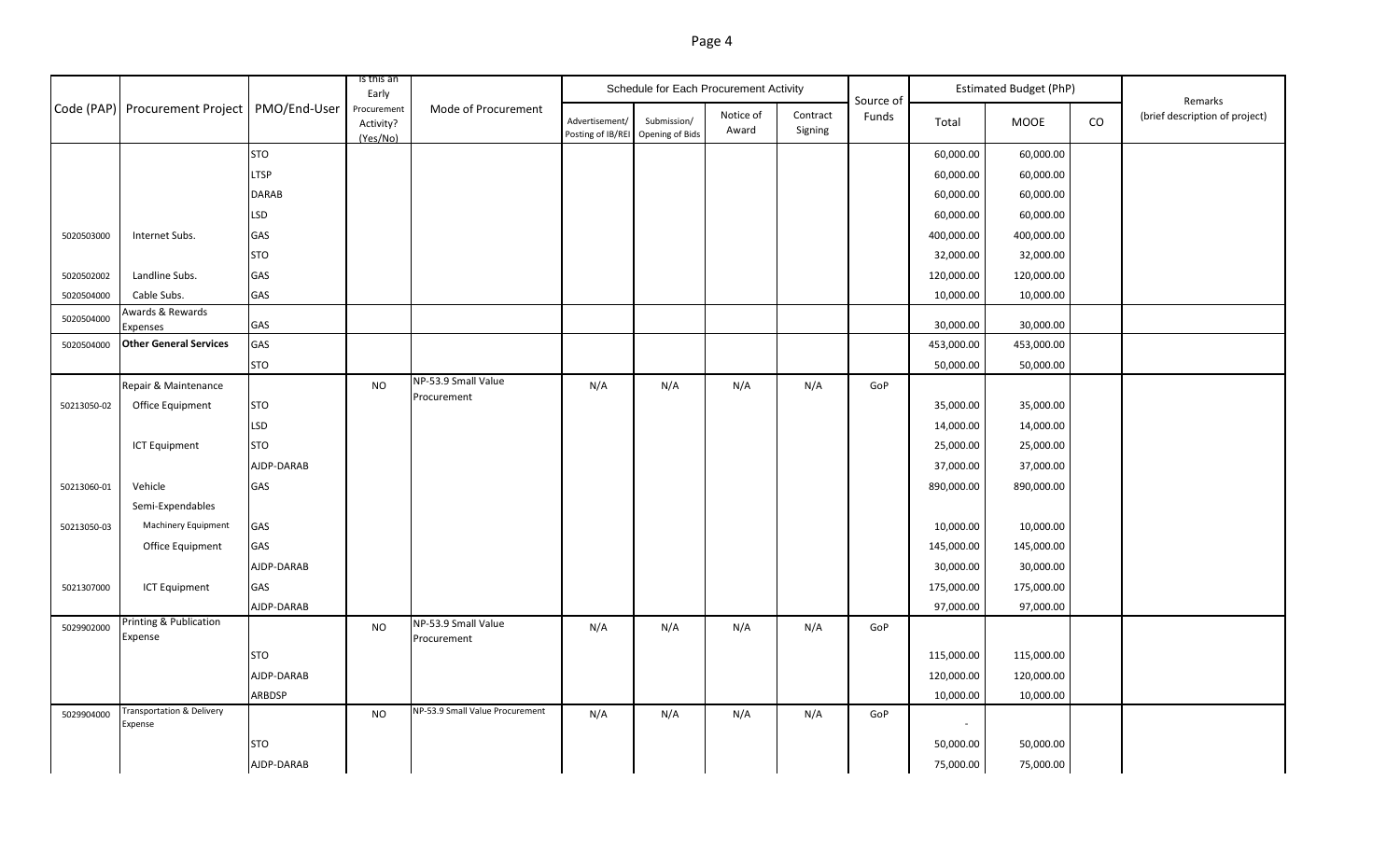|              |                                                            |               | Is this an<br>Early                  |                                              |                | Schedule for Each Procurement Activity           |                    |                     | Source of |              | <b>Estimated Budget (PhP)</b> |    | Remarks<br>(brief description of project) |
|--------------|------------------------------------------------------------|---------------|--------------------------------------|----------------------------------------------|----------------|--------------------------------------------------|--------------------|---------------------|-----------|--------------|-------------------------------|----|-------------------------------------------|
|              | Code (PAP) Procurement Project   PMO/End-User              |               | Procurement<br>Activity?<br>(Yes/No) | Mode of Procurement                          | Advertisement/ | Submission/<br>Posting of IB/REI Opening of Bids | Notice of<br>Award | Contract<br>Signing | Funds     | Total        | MOOE                          | CO |                                           |
|              |                                                            | <b>ARBDSP</b> |                                      |                                              |                |                                                  |                    |                     |           | 280,000.00   | 280,000.00                    |    |                                           |
|              | Rent/Lease Expense (Bldg.,<br>Equipment & Living Quarters) |               | <b>NO</b>                            | NP-53.9 Small Value Procurement              | N/A            | N/A                                              | N/A                | N/A                 | GoP       |              |                               |    |                                           |
| 50299050-01  | <b>Building &amp; Structures</b>                           | GAS           |                                      |                                              |                |                                                  |                    |                     |           | 2,985,000.00 | 2,985,000.00                  |    |                                           |
| 50299050-05  | <b>Living Quarters</b>                                     | GAS           |                                      |                                              |                |                                                  |                    |                     |           | 120,000.00   | 120,000.00                    |    |                                           |
| 50299050-08  | <b>ICT Machinery</b>                                       | GAS           |                                      |                                              |                |                                                  |                    |                     |           | 150,000.00   | 150,000.00                    |    |                                           |
|              |                                                            | <b>STO</b>    |                                      |                                              |                |                                                  |                    |                     |           | 60,000.00    | 60,000.00                     |    |                                           |
|              |                                                            | <b>ARBDSP</b> |                                      |                                              |                |                                                  |                    |                     |           | 50,000.00    | 50,000.00                     |    |                                           |
| 5020201000   | <b>Training Expenses</b>                                   |               | <b>NO</b>                            | NP-53.10 Lease of Real Property<br>and Venue | N/A            | N/A                                              | N/A                | N/A                 | GoP       |              |                               |    |                                           |
|              |                                                            | GAS           |                                      |                                              |                |                                                  |                    |                     |           | 1,178,995.20 | 1,178,995.20                  |    |                                           |
|              |                                                            | <b>STO</b>    |                                      |                                              |                |                                                  |                    |                     |           | 596,999.30   | 596,999.30                    |    |                                           |
|              |                                                            | <b>LTSP</b>   |                                      |                                              |                |                                                  |                    |                     |           | 300,998.50   | 300,998.50                    |    |                                           |
|              |                                                            | <b>DARAB</b>  |                                      |                                              |                |                                                  |                    |                     |           | 202,999.00   | 202,999.00                    |    |                                           |
|              |                                                            | LSD           |                                      |                                              |                |                                                  |                    |                     |           | 199,998.90   | 199,998.90                    |    |                                           |
|              |                                                            | ARBDSP        |                                      |                                              |                |                                                  |                    |                     |           | 379,999.10   | 379,999.10                    |    |                                           |
|              |                                                            |               |                                      |                                              | 24,413,515.92  | 24,413,515.92                                    |                    |                     |           |              |                               |    |                                           |
| Prepared by: |                                                            |               |                                      | Submitted by:                                |                |                                                  |                    |                     |           |              | Approved by:                  |    |                                           |

OCTUVY Stenographic Reporter II/BAC Secretariat

JOSEPHING CYQRDAN CAO-STOD/BAC Head

LEOMOLES R. VILLARIAL

Regional Director/Head of Procuring Entity